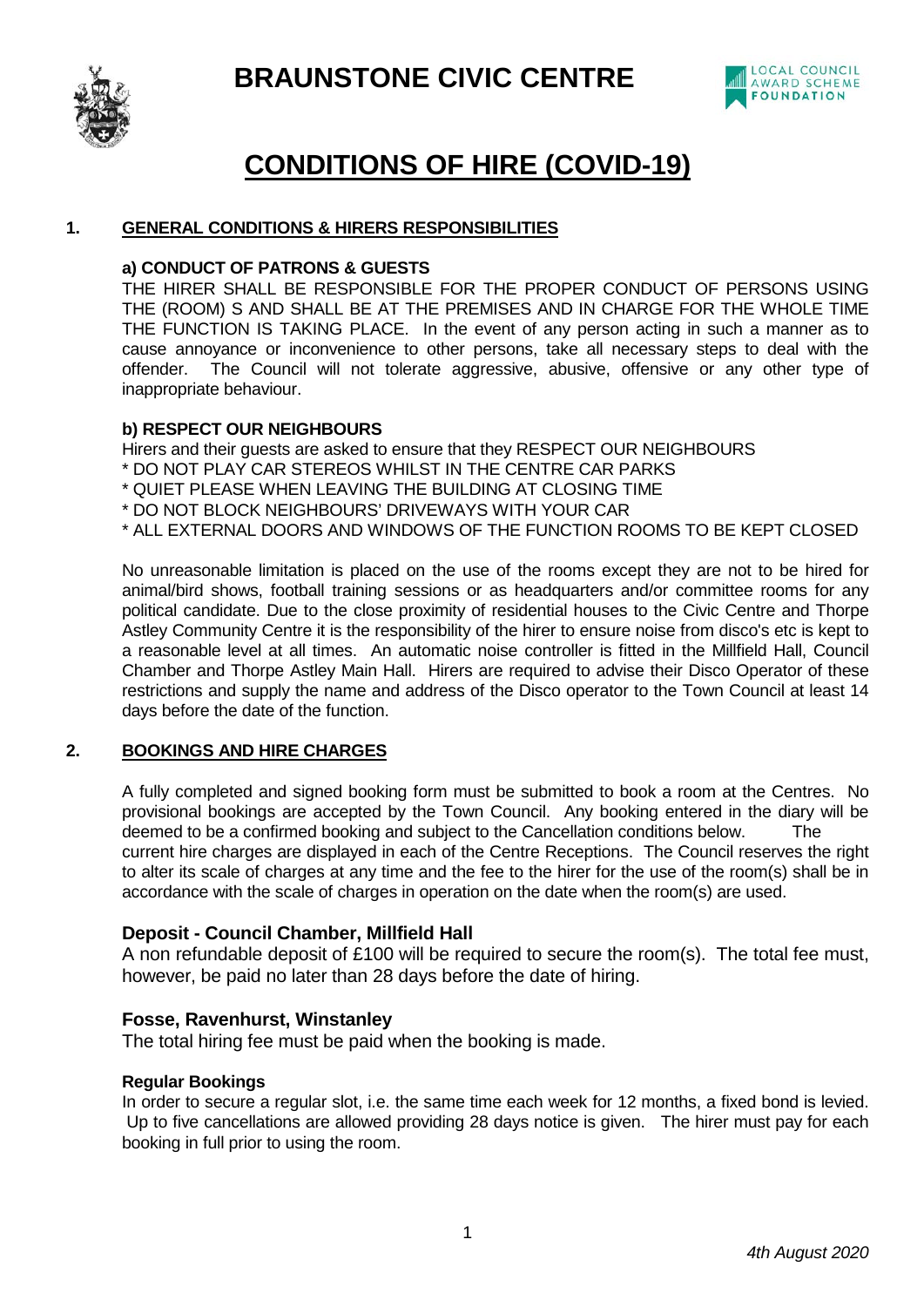# **3. CANCELLATION/TRANSFER OF LETTING**

Where a booking is on or after 1st April 2021, the £100 non-refundable deposit paid for the large function rooms will be forfeited.

- (a) Should the hirer cancel a booking, the deposit of £100 or total cost of the room hire shall be forfeited, unless the cancellation is due to Covid-19 and the booking falls between 17th March 2020 and 31st March 2021. All cancellations must be notified in writing to the Executive Officer & Town Clerk.
- (b) Should the Council, before a function commences, be of the opinion that it is likely to be of an objectionable and undesirable nature, it shall have full power to cancel the booking and return the hire fees and shall not be liable to pay compensation
- (c) All cancellations must be made in writing to Braunstone Town Council. Bookings will NOT be cancelled unless written notification is received from the person signing the booking form.
- (d) A booking may be transferred to another date provided 28 days' notice is given, except where the transfer is due to Covid-19 and the booking falls between 17th March and 31st March 2021. If the booking is transferred more than once, a modest administrative charge will be levied, unless the transfer is due to Covid-19.

# **4. NUMBERS OF PERSONS TO BE ADMITTED (COVID-19 SECURE)**

The **MAXIMUM** number of persons to be allowed at any one time in the halls shall be as follows:-

| Millfield Hall closely seated, no tables  | 30 seated at tables with dancing<br>30 |  |
|-------------------------------------------|----------------------------------------|--|
| Council Chamber closely seated, no tables | 22 seated at tables with dancing<br>17 |  |
| Ravenhurst Room                           |                                        |  |
| <b>Winstanley Room</b>                    |                                        |  |
| Fosse Room                                |                                        |  |

All arrangements as to placing of seats and tables shall be under the control of the Council.

## **5. CLEANING & DAMAGE**

The hirer will be responsible for any excessive cleaning costs and the cost of making good any damage caused to the room(s) and their contents, replacing of any furniture or fittings lost or missing from any part of the building.

Therefore, for parties, weddings and other bookings of a similar nature a modest bond will be levied. It will be refunded approximately two weeks after the event, providing no damage has occurred. If the damage exceeds the bond appropriate action will follow to recover the whole amount. An additional amount will be levied for functions for 13 – 18 year olds.

The hirer shall be responsible for cleaning the crockery and any equipment (cooker, sink etc) after use, and must leave the rooms and kitchen in a clean and tidy state. Failure to comply with this Condition could result in the hirer paying additional costs for cleaning undertaken by the Council staff. Preparation and clear up time is charged at full cost. Hirers must book sufficient time at the end of the function to allow for cleaning up. Any additional time not paid for in advance may be deducted from the deposit.

## **6. LICENSED BAR – LICENSING ACT 2003**

**PREMISES SUPERVISOR** The designated 'Premises Supervisor' is Rachel Carter who can be reached on 0116 2160478

**SUPPLY OF ALCOHOL ALL** supplies of alcohol must be made under the authority of the 'Premises Supervisor'. Hirers cannot therefore consume their own alcoholic drinks on either of the premises.